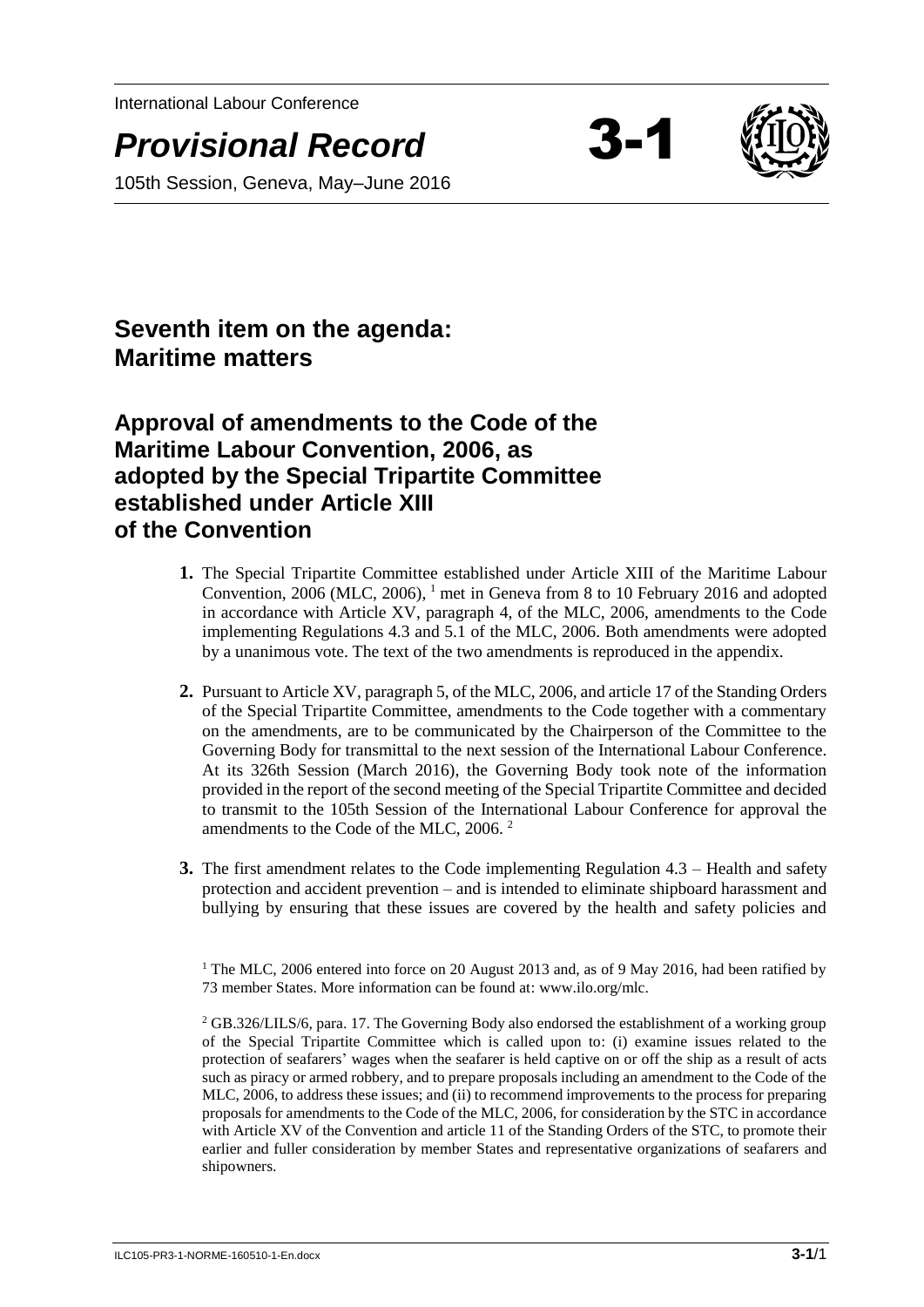measures required by the Code. This amendment, originally submitted by the group of Seafarer representatives to the Special Tripartite Committee, refers to the *Guidance on eliminating shipboard harassment and bullying* jointly developed by the International Chamber of Shipping and the International Transport Workers' Federation which recognizes that "harassment and bullying on board ship can have serious consequences for the physical and emotional health of seafarers, lead to decreased motivation and increased sickness and can compromise teamwork. It can also have negative effects for companies, resulting in a deterioration of working conditions and potential organizational, economic and legal consequences".<sup>3</sup>

- **4.** The second amendment relates to the Code implementing Regulation 5.1 Flag State responsibilities – and is intended to allow an extension of not more than five months of the validity of the maritime labour certificate issued for ships in cases where the renewal inspection required by paragraph 2 of Standard A5.1.3 has been successfully completed, but a new certificate cannot immediately be issued to that ship. This amendment, originally submitted by the group of Shipowner representatives to the Special Tripartite Committee, seeks to bring the procedure for the renewal of the maritime labour certificate in line with that followed under the maritime Conventions concluded under the auspices of the International Maritime Organization (IMO).
- **5.** In accordance with Article XV, paragraph 5, of the Convention, approval by the Conference requires a majority of two-thirds of the votes cast by the delegates present. If these amendments are approved by the Conference, they will be notified to Members whose ratification of the MLC, 2006, was registered prior to the date of the Conference's approval. These Members will have a period of two years from that notification (unless the Conference decides upon a different period) to express a formal disagreement to the amendments. The amendments will enter into force six months after the end of that period unless more than 40 per cent of ratifying Members, representing not less than 40 per cent of world gross tonnage, have formally expressed their disagreement with the amendments. If such majority is not obtained, the amendments are referred back to the Special Tripartite Committee for reconsideration.
- **6.** It is recalled that, at its 103rd Session (June 2014), the International Labour Conference approved for the first time amendments adopted by the Special Tripartite Committee at its first meeting held in April 2014. <sup>4</sup> Those amendments related to the issues of abandonment of seafarers and claims for compensation in the event of a seafarer's death or long-term disability due to an occupational injury, illness or hazard. Under the simplified or tacit amendment procedure set out in Article XV of the MLC, 2006, they are expected to enter into force on 17 January 2017.
- **7.** The Conference is called upon to consider, with a view to their approval, the amendments to the Code of the MLC, 2006.

<sup>3</sup> The text of the Guidance may be found at: http://www.ics-shipping.org/docs/ harassmentandbullying.

<sup>4</sup> International Labour Conference, 103rd Session, Record of Proceedings, *Provisional Record* Nos 2 and 16.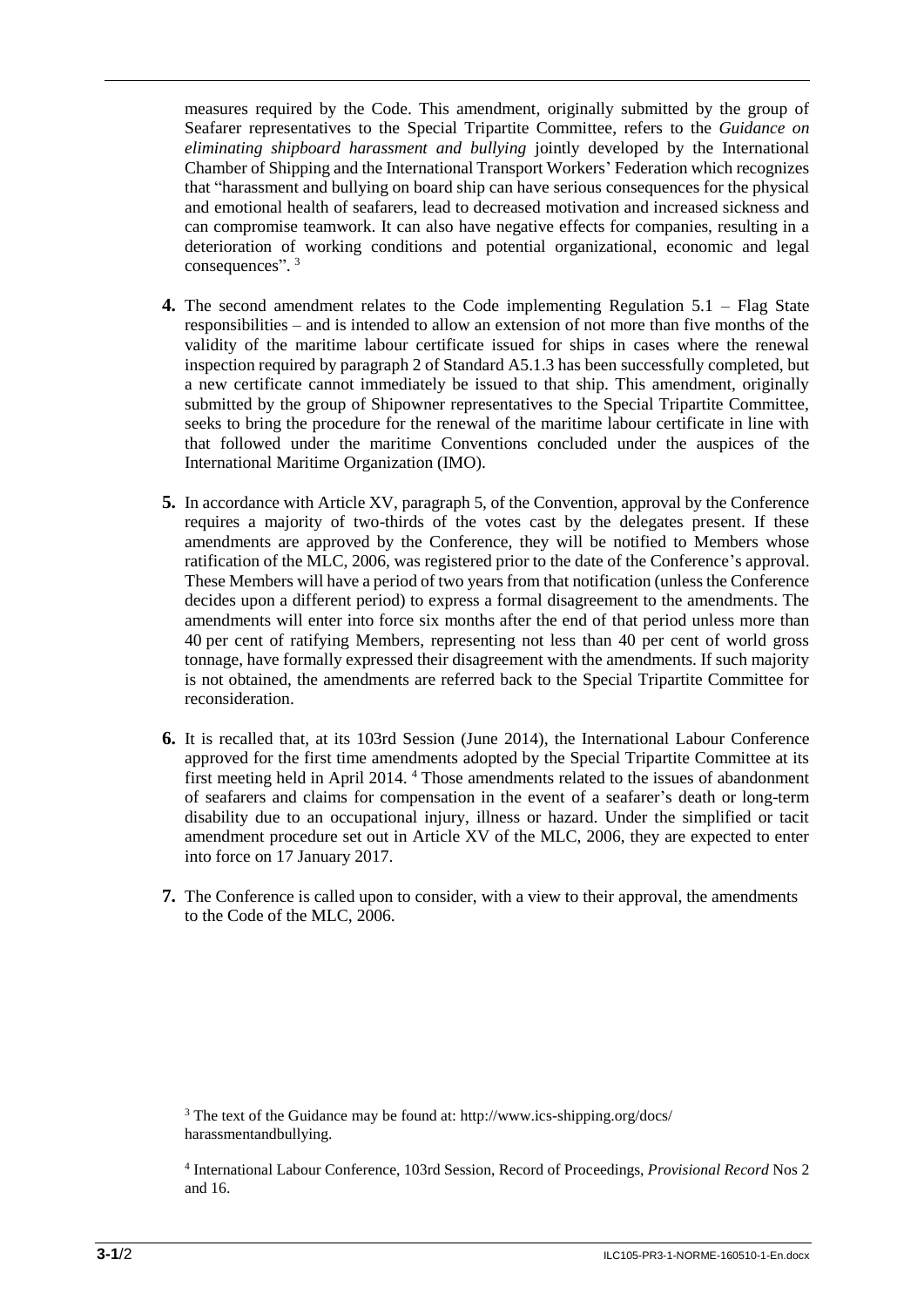# **Appendix**

# **Amendments adopted to the Code relating to Regulation 4.3 of the MLC, 2006**

## *Guideline B4.3.1 – Provisions on occupational accidents, injuries and diseases*

At the end of paragraph 1, add the following text:

Account should also be taken of the latest version of the *Guidance on eliminating shipboard harassment and bullying* jointly published by the International Chamber of Shipping and the International Transport Workers' Federation.

In paragraph 4, move "and" from the end of subparagraph (b) to the end of subparagraph (c). Add the following new subparagraph:

(d) harassment and bullying.

## *Guideline B4.3.6 – Investigations*

In paragraph 2, move "and" from the end of subparagraph (e) to the end of subparagraph (f). Add the following new subparagraph:

(g) problems arising from harassment and bullying.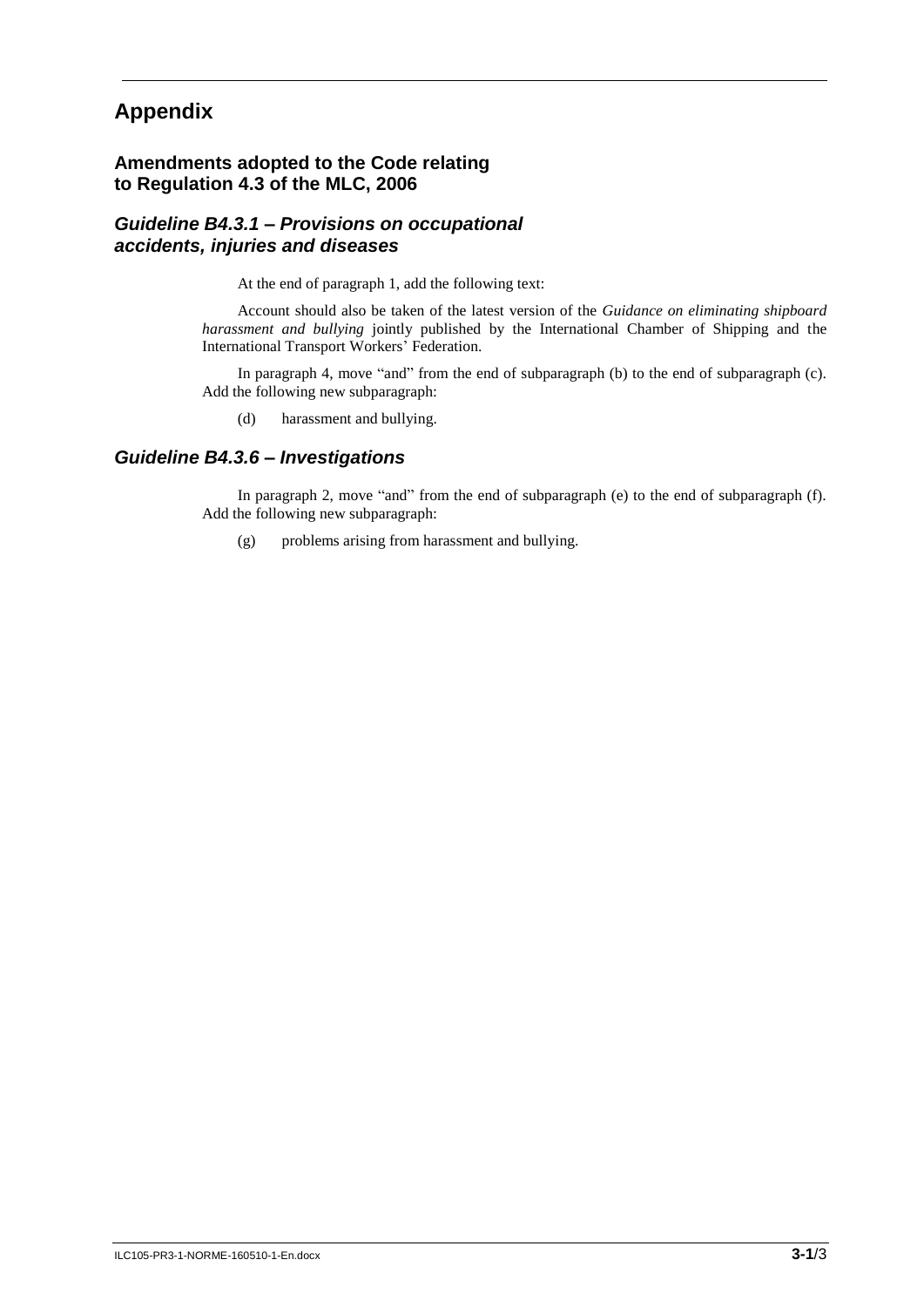# **Amendments to the Code relating to Regulation 5.1 of the MLC, 2006**

# *Standard A5.1.3 – Maritime labour certificate and declaration of maritime labour compliance*

Move the text of the current paragraph 4 to the end of paragraph 3.

Replace the current paragraph 4 with the following:

Notwithstanding paragraph 1 of this Standard, where, after a renewal inspection completed prior to the expiry of a maritime labour certificate, the ship is found to continue to meet national laws and regulations or other measures implementing the requirements of this Convention, but a new certificate cannot immediately be issued to and made available on board that ship, the competent authority, or the recognized organization duly authorized for this purpose, may extend the validity of the certificate for a further period not exceeding five months from the expiry date of the existing certificate, and endorse the certificate accordingly. The new certificate shall be valid for a period not exceeding five years starting from the date provided for in paragraph 3 of this Standard.

# *Appendix A5–II – Maritime Labour Certificate*

Add the following text to the end of the model form for the maritime labour certificate:

*Extension after renewal inspection (if required)*

This is to certify that, following a renewal inspection, the ship was found to continue to be in compliance with national laws and regulations or other measures implementing the requirements of this Convention, and that the present certificate is hereby extended, in accordance with paragraph 4 of Standard A5.1.3, until …………………………………… (not more than five months after the expiry date of the existing certificate) to allow for the new certificate to be issued to and made available on board the ship.

Completion date of the renewal inspection on which this extension is based was …….

………………………………… Signed ………………………... (Signature of authorized official) Place ………………………….. Date …………………………...

(Seal or stamp of the authority, as appropriate)